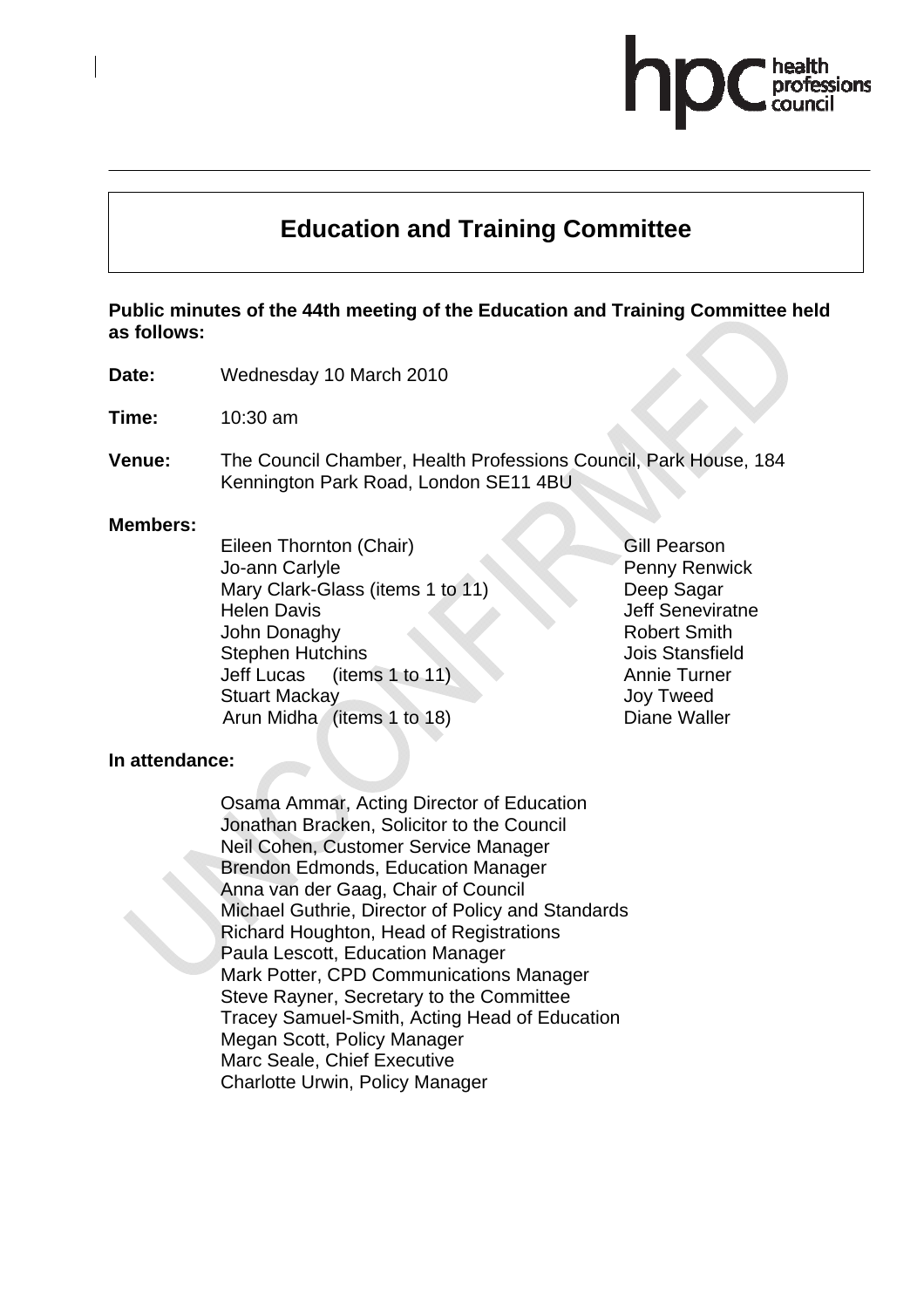# **Item 1.10/01 Chair's welcome**

1.1 The Chair welcomed members to the Committee. The Committee acknowledged the passing away of Michael Pittilo, principal and vicechancellor of The Robert Gordon University.

# **Item 2.10/02 Apologies for absence**

2.1 Apologies were received from John Harper and Stephen Wordsworth.

#### **Item 3.10/03 Approval of agenda**

3.1 The Committee approved the agenda.

#### **Item 4.10/04 Declaration of members' interests**

- 4.1 Jeff Seneviratne declared an interest in relation to item 18 the Association of Clinical Scientists (ACS) approval process. Jeff was previously the Secretary to the ACS, and still worked as an assessor. The Committee noted that whilst Jeff would not be involved in a decision on item 18, it would be useful for him to remain for any discussion.
- 4.2 There were no further declarations of interest.

#### **Item 5.10/05 Minutes of the meeting of 25 November 2009**

5.1 The minutes were accepted as a true record and signed by the Chair.

#### **Item 6.10/06 Matters arising**

- 6.1 The Committee received a paper to note from the Executive summarising actions taken against matters arising from the meeting of 25 November 2009.
- 6.2 The Committee noted the following actions in addition to those recorded:

#### **Item 7.10/07 Director of Education's report**

7.1 The Committee received a paper from the Director of Education detailing the work of the Education Department between November 2009 and March 2010, providing updates on ongoing projects, and providing details of approval visits in the 2009-10 academic year.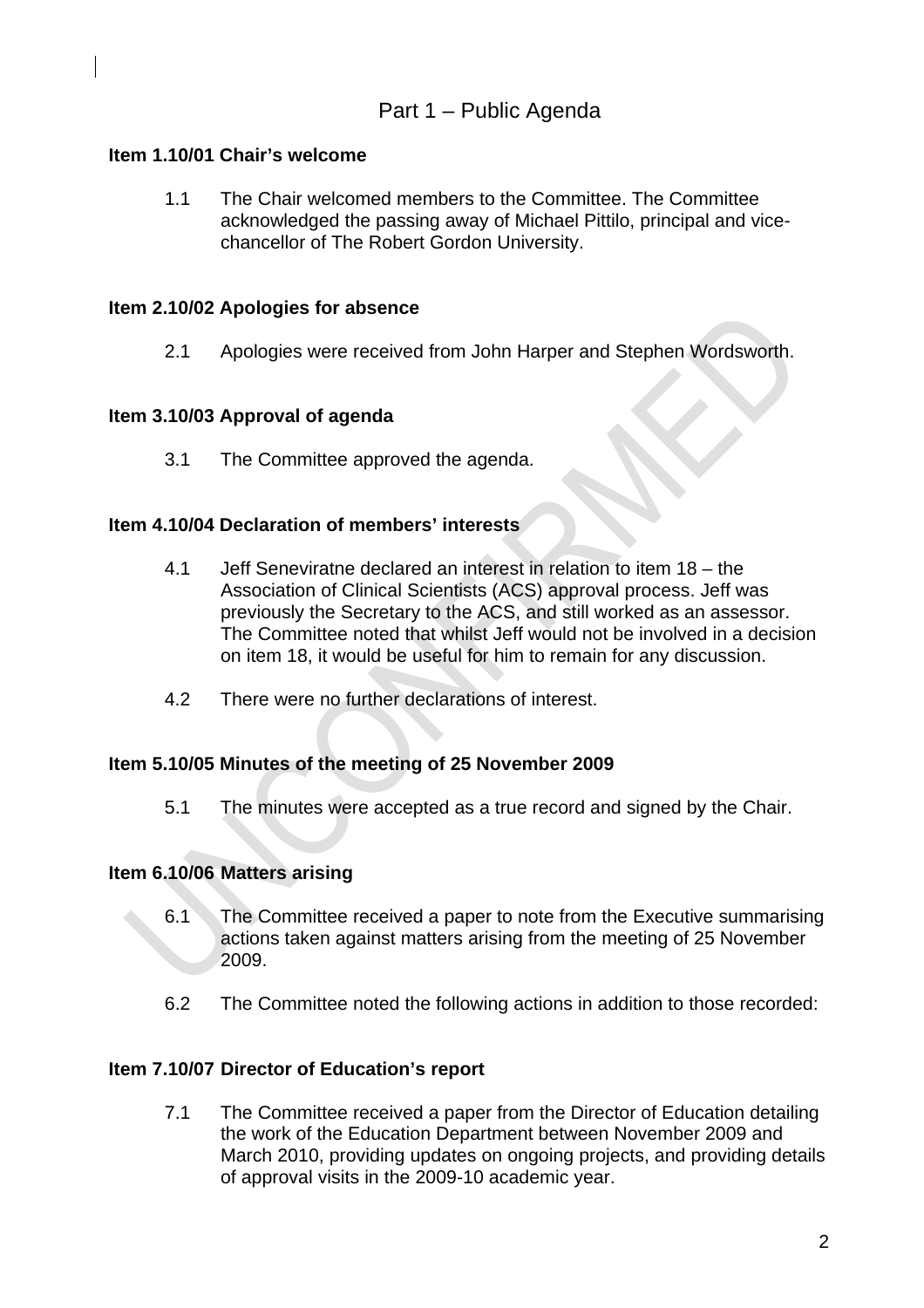- 7.2 In addition to the report, the Committee noted the key activities for the Department had been the additional activities and workload working toward and following the opening of the Register to practitioner psychologists and hearing aid dispensers.
- 7.3 As a point of clarification to the report, the Committee noted that there was no line management responsibility between the acting Head of Education and the acting Director of Education as both roles report into the Chief Executive.
- 7.4 In response to the presentation of feedback from education providers in relation to the operational processes and performance of the Education Department, the Committee noted it could be challenging to capture less tangible types of feedback from education providers. It was noted that differing methods of gathering feedback already exist within the Education Department and that feedback was taken into account when possible by the Department in refining and redeveloping its processes.. The Committee also noted that the ongoing collection of feedback will included in the work plan for 2011-2012, and that there are proposals (subject to prioritisation and approval next financial year) to review the mechanisms for gathering feedback.

# **Item 8.10/08 Education department work plan**

- 8.1 The Committee received a paper for discussion and approval from the Executive presenting the work plan for the Education Department for 2010-2011. The work plan was developed by focussing on the organisational priorities in the Council's strategic intent and included contributions from the Committee during its annual strategy session in November 2009. Prioritisation for projects was determined by the responsibilities in the Health Professions Order 2001.
- 8.2 The Committee were invited to discuss the work plan and agree the contents.
- 8.3 The Committee noted that the increase in programme visits following the opening of the Register to practitioner psychologists and hearing aid dispensers meant that the programme for the approval visits was likely to be at full capacity. The Executive anticipated that this would result in a decrease in flexibility in setting dates for visits from the perspective of education providers who have become used to having a greater choice in their visit date. It is anticipated that this will require the expectations of education providers to be managed to avoid disappointment and so work will be undertaken to communicate the importance of setting visit dates earlier to education providers.
- 8.4 The Committee noted that a major project to ensure that the Department's systems and processes were fit for purpose in the face of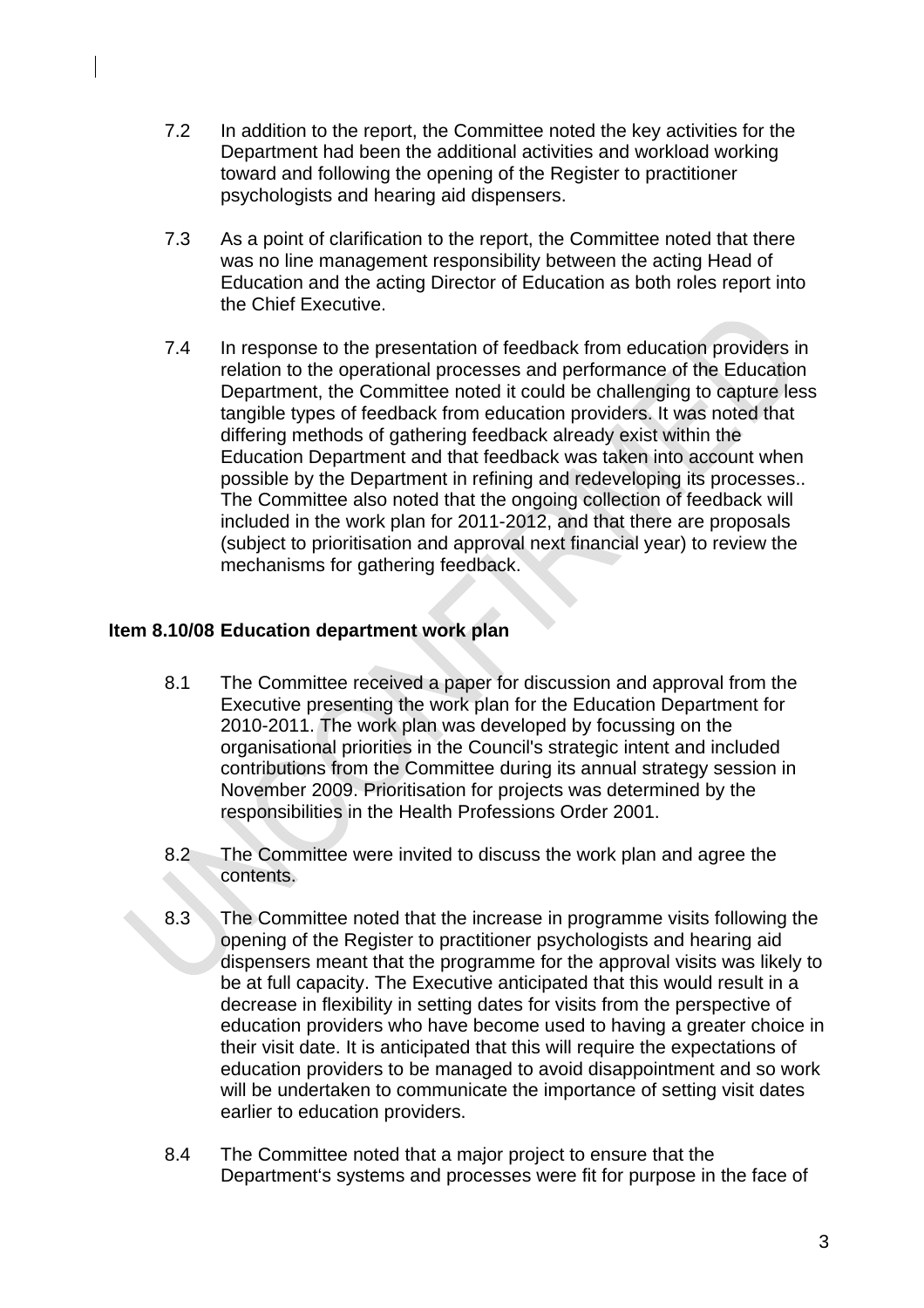growth in the number of approved programmes was a key feature of the work plan.

- 8.5 The Committee noted that other key areas of work for the Department would be developing guidance for newcomers to the approval and monitoring process; additional seminars for hearing aid dispenser programme providers; work with the Policy Department on the threshold level for qualifications (SET 1), and enhancing guidance for education providers.
- 8.6 The Committee noted that work was continuing between the regulators and the Department of Health to develop guidance on implications for registrants following the creation of the Independent Safeguarding Authority. This was likely to face some delay if an election was called to take place in the next few months.
- 8.7 The Committee agreed the content of the work plan.

#### **Item 9.10/08 Service user involvement**

- 9.1 The Committee received a paper from the Executive for discussion and approval introducing research undertaken into the involvement of service users in the approval and monitoring process. The research had been developed in response to a request by the Committee in March 2009, as part of the continuing work following the Council for Healthcare Regulatory Excellence (CHRE) performance review 2007/8 recommendation patient involvement in decision-making around approval of programmes.
- 9.2 The Committee were invited to discuss the paper, and reach a consensus on the value and effectiveness of extending the composition of visit panels to include service users.
- 9.3 The Committee noted that changes to the Standards of Education and Training (SETs) had already been made to include guidance on and encouragement of the engagement of service users in programme design, delivery and assessment.
- 9.4 The Committee noted that HPC traditionally takes a broader view than CHRE regarding the definition of service users. The Committee noted that it was not appropriate for HPC to adopt the CHRE definition of service users due to the diverse nature of its registrant professions, and the end users of their services. The Committee noted that given the diversity of definitions of services education providers are better able to determine which service users are impacted by particular programmes and professional groups. The Committee also considered that it may be more appropriate to change the terminology in use and to think in terms of lay involvement rather that specifically patient involvement.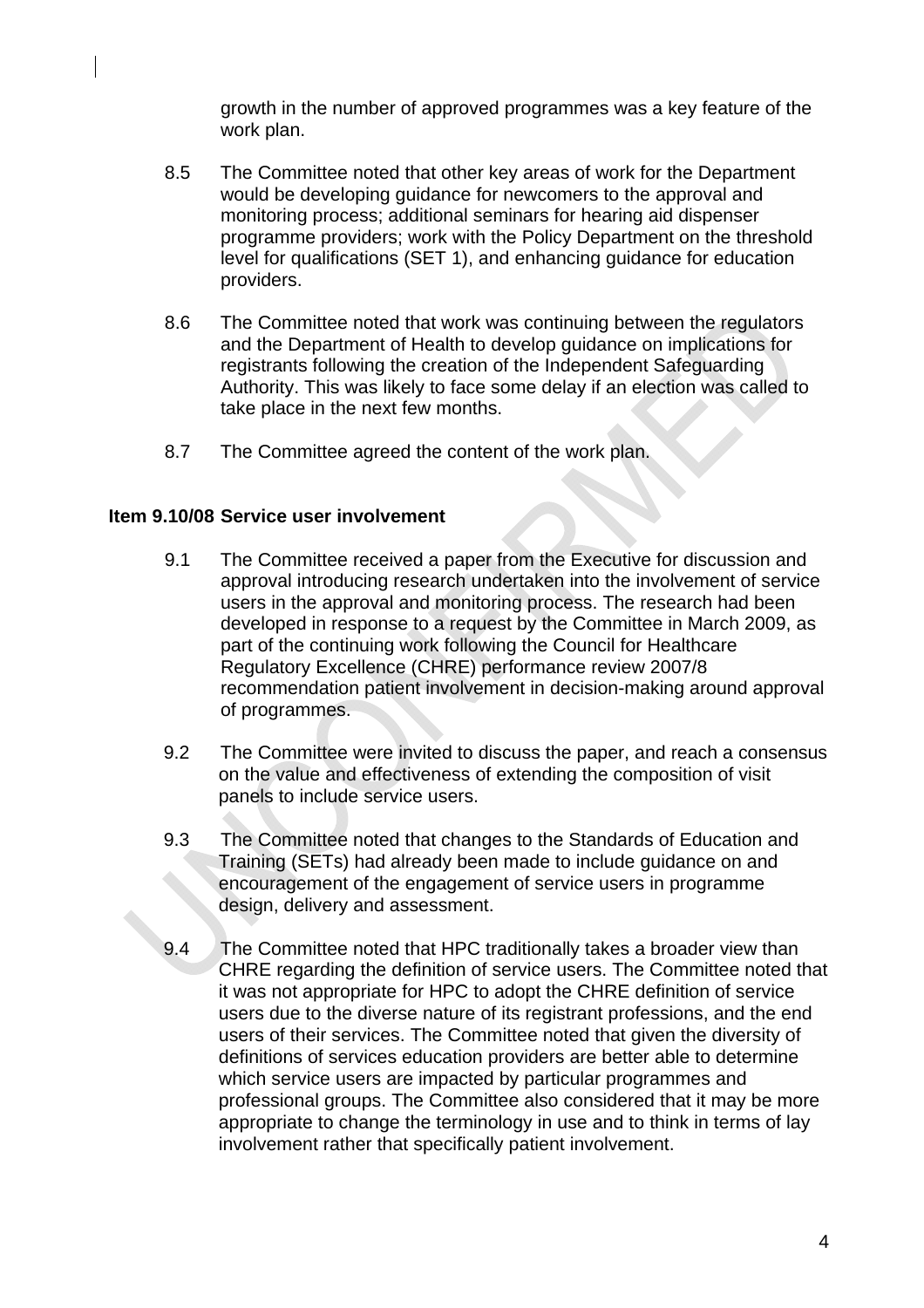- 9.5 The Committee noted that from the research conducted there was no clear evidence that service user involvement on visit panels would enhance public protection but this was not conclusive that a link did not exist. Though it was also noted that inclusion of service users in decisionmaking in relation to education has benefits which were evident in the research.
- 9.6 The Committee agreed given the complexity of the field more work was required to better understand what the impacts of service user involvement would be. Members of the Committee considered three areas for potential further work and agreed a paper should be brought back to Committee highlighting the benefits and impacts of each strand of work for a decision to be made on how to proceed. The three areas of suggested continued work are:
	- (i) to investigate the impact of amending the guidance for the standards of education and training to make definition of service users and engagement compulsory rather than recommended.
	- (ii) to consider commissioning research to fully explore the link between service users engagement and public protection.
	- (iii) to consider piloting the inclusion of students or other service users on visit panels.
- 9.7 The Committee also agreed that it would continue to use HPC's broad definition of service user as "anyone who is affected by the services of a registrant".
- **ACTION: Brendon Edmonds** to submit proposals for further work to the June 2010 meeting of the Committee, including analysis of the risk and benefit of any options.

# **Item 10.10/10 Generic standards of proficiency review group**

- 10.1 The Committee received a paper from the Executive for discussion and approval containing recommendations of the Generic Standards of Proficiency Review Group (the Group). The Group had been established in September 2009 by the Committee.
- 10.2 The Committee were invited to:
	- agree and recommend to the Council the recommendations of the Review Group; and
	- agree and recommend to the Council the workplan for the revised review of the generic standards of proficiency.
- 10.3 The Group's recommendations were;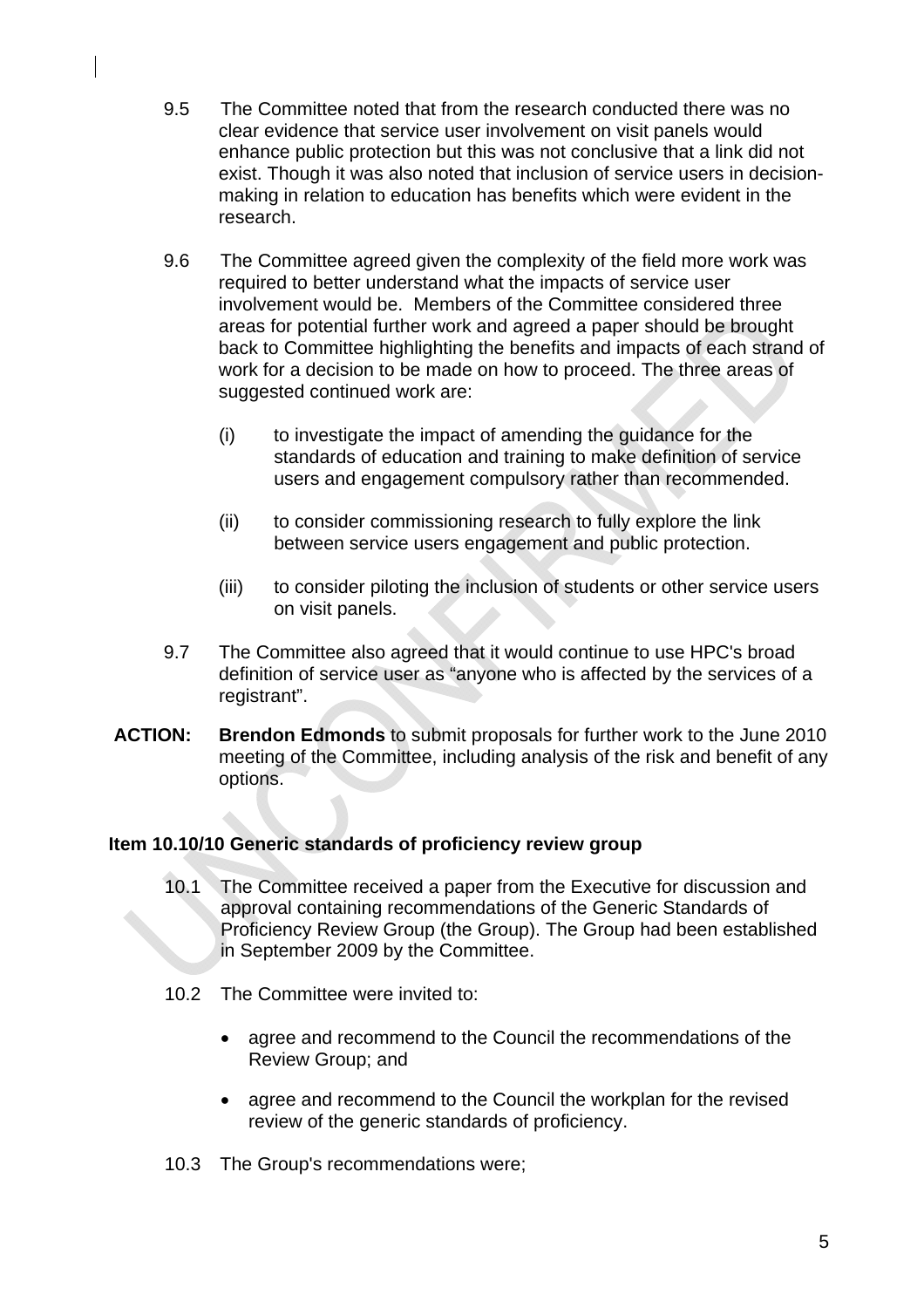- (i) that the standards of proficiency should be retained;
- (ii) that a broader review was needed to look at the overall structure of the standards of proficiency; and
- (iii) that the standards of proficiency be changed to a set of high level generic standards applicable to all professions, and professions specific standards underneath.
- 10.4 The Committee noted that the term "high level standards" was confusing and that 'overarching' should be used instead.
- 10.5 The Committee agreed to recommend the proposals of the Group to the Council, as described in paragraph 10.2, subject to refinement of the the third recommendation to reflect that the generic standards were intended to be over-arching.
- 10.6 The Committee agreed to recommend the work plan of the group to the Council.

#### **Item 11.09/96 Threshold level of entry to the Register**

- 11.1 The Committee received a paper from the Executive for discussion and approval regarding a review of the threshold level of entry to the register. The report had been developed in response to a number of discussions the Committee had undertaken on the purpose and direction of the Standards, and was intended to be a first step in a wider review.
- 11.2 The Committee was asked to discuss the report, and make recommendations to Council regarding next steps in the project.
- 11.3 The Committee noted that the standards for Education and Training (SET) were the basic standards for entry to the register, and that SET 1 dealt with the level of qualification for entry to the register.
- 11.4 The Committee noted that the issue of generic standards was extremely complex because of the diversity of scopes of practise across the Register.
- 11.5 The Committee did not consider there was sufficient evidence to draw conclusions on changes to SET at this time.
- 11.6 The Committee decided that it could not agree to the recommendations outlined in the paper at this stage and requested a further paper from the Executive at its June or September 2010 meetings. The points raised in discussion to be included in this further paper included:
	- (i) whether the standards of proficiency could be revised to better reflect the level required to deliver them;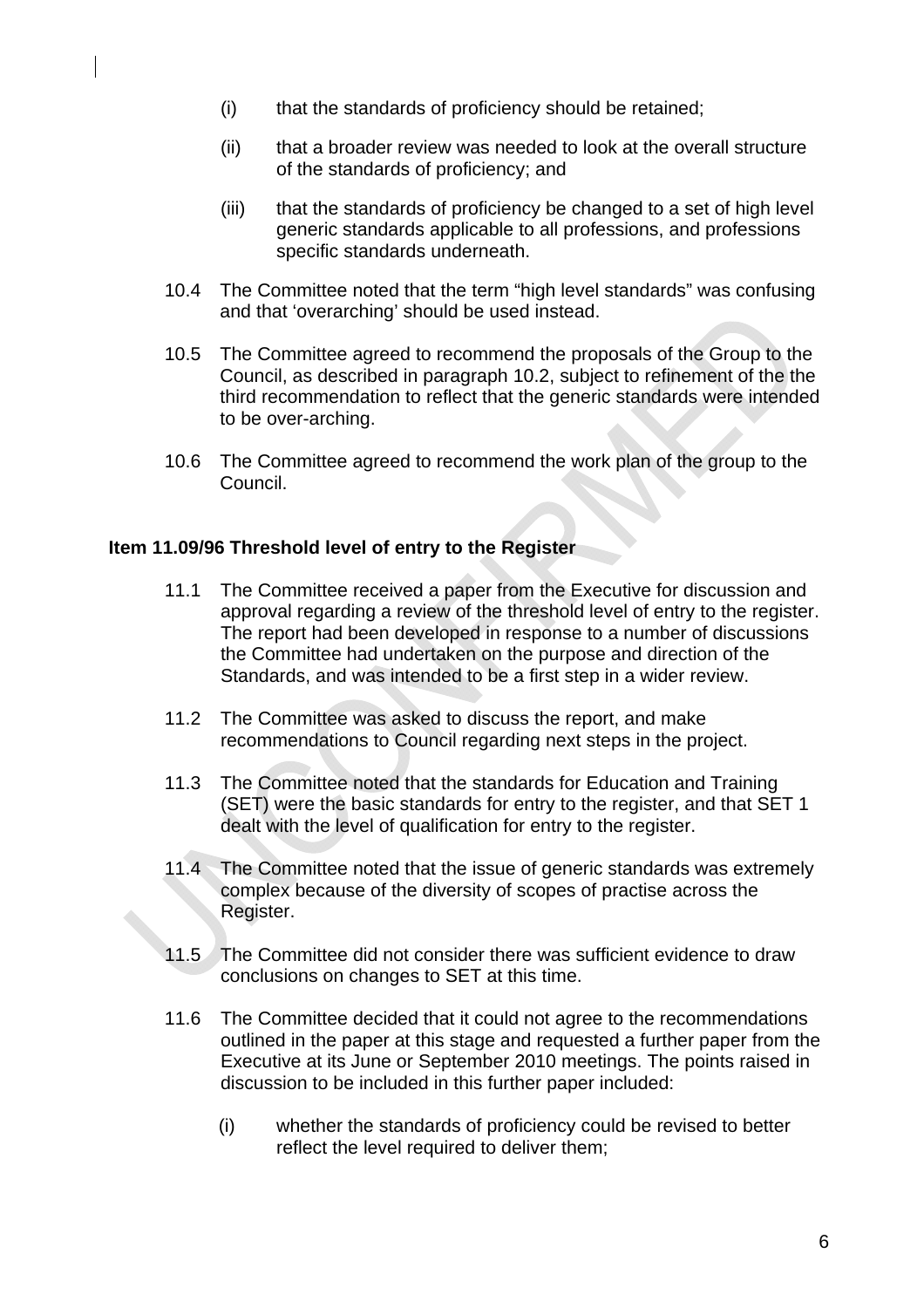(ii) the implications of removing the existing standard on the other standards of education and training and the approval process;

(iii) whether anything could be learnt from the recent decision of the Nursing and Midwifery Council to move to all degree level entry to the nursing and midwifery professions.

# **Item 12.10/12 Practitioner psychologists list of approved programmes**

- 12.1 The Committee received a paper from the Executive for discussion and approval providing an update to the list of approved practitioner psychologist programmes. The list had been amended to reflect changes to programmes since the Committee last approved the list in November 2009.
- 12.2 The Committee was also asked to note that there was an amendment to the list in Appendix 2 concerning the evidence required to support HPC application for City University Post MSc Dip in Counselling Psychology. This evidence should read 'Certificate for the award from the Education Provider' not 'unknown'.
- 12.3 The Committee agreed to:
	- (i) accept the amendments to the currently approved programmes outlined in Appendix 1 to paper ETC 08/10; and
	- (ii) accept the amendments to the historically approved programmes outlined in Appendix 2 to paper ETC 08/10.

# **Item 13.10/13 Hearing aid dispensers list of approved programmes**

- 13.1 The Committee received a paper from the Executive for discussion and approval introducing the list of agreed programmes for hearing aid dispensers.
- 13.2 The Committee was invited to discuss and agree the current list of approved programmes as well as a list of programmes which were approved historically for specific periods.
- 13.3 The Committee approved the programme lists, and;
	- (i) to grant open ended approval o the programmes outlines in Appendix 1 of paper ETC 09/10;
	- (ii) to approve the programmes for the historical periods outlines in Appendix 2 of paper ETC 09/10 (subject to receipt of final data from the HAC and any subsequent editing);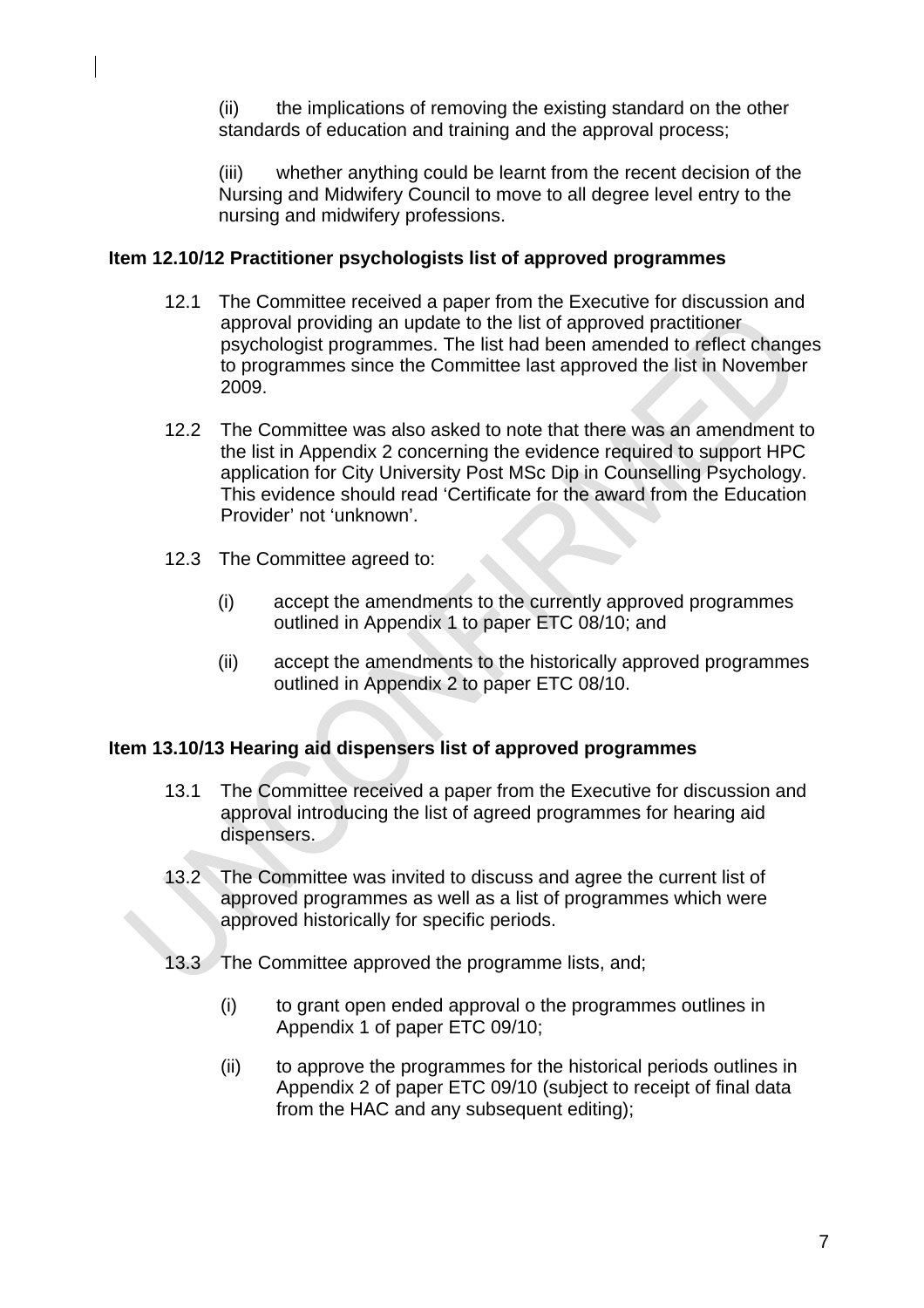- (iii) to confirm that the programmes outlined in Appendix 2 of paper ETC 09/10 are no longer approved (subject to receipt of final data from the HAC and any subsequent editing);
- (iv) to publish the appropriate lists of approved programmes; and
- (v) to agree that the above actions become effective from the date of the register opening (1 April 2010).

#### **Item 14.10/14 Hearing aid dispensers approval and monitoring processes**

- 14.1 The Committee received a paper from the Executive for discussion and approval regarding the approval and monitoring process for hearing aid dispenser programmes.
- 14.2 The Committee was invited to discuss and agree the approval and monitoring process.
- 14.3 The Committee approved the process, and agreed;
	- (i) to approve the approval visit schedule taking place across two academic years (2010-2011 and 2011-2012);
	- (ii) to approve the use of HAC monitoring documentation to priorities and determine the sequence of visits and to address programmes in mid cycle of HAC approval;
	- (iii) to agree that the above decisions be effective from the date of the register opening on 1 April 2010;
	- (iv) to agree that the above decisions should be communicated to education providers;
	- $(v)$  to ask the Executive to implement the approval visit schedule with a degree of flexibility, ensuring that each visit is confirmed on a case by case basis; and
	- (vi) to ask the executive to periodically update the Committee on the progress of work in this area.
- **ACTION: Director of Education** to deliver the approval and monitoring process as outlined in 14.3.

#### **Item 15.10/15 West Midlands Ambulance Service Trust IHCD paramedic award**

15.1 The Committee received a paper from the Executive for discussion and approval regarding the continuing approval of the West Midlands Ambulance Service Trust ICHD paramedic award.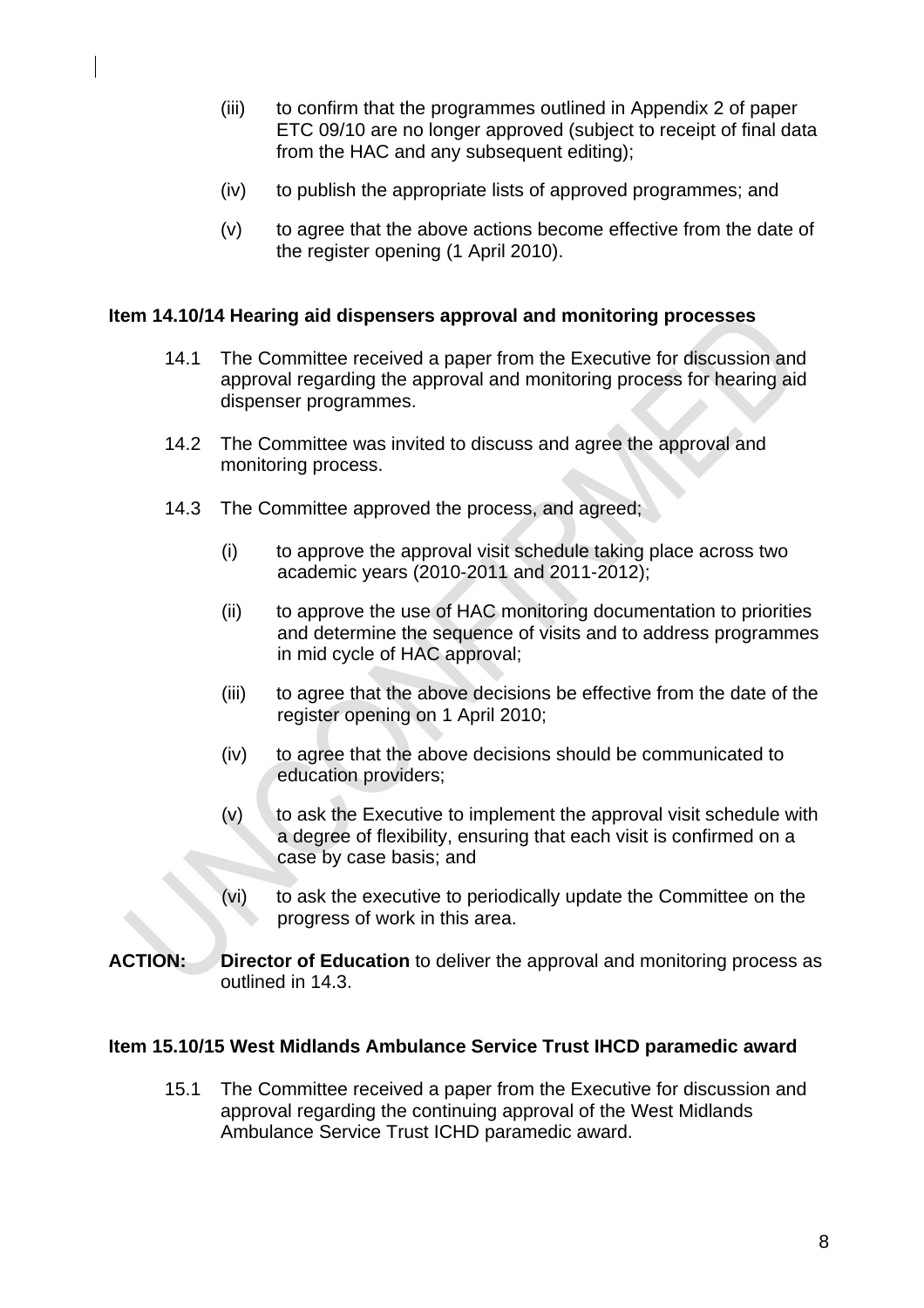- 15.2 The Committee noted the correspondence received from the education provider in November 2009 stating that it no longer sought approval for the programme. Conditions outlined in the visitors report had not been met.
- 15.3 The Committee noted that there were no students enrolled on the programme.
- 15.4 Having considered the evidence Committee decided to withdraw approval from the programme effective immediately.
- **ACTION: Brendon Edmonds** to inform education provider of the outcome of the Education and Training Committee's deliberations

### **Item 16.10/16 Report on review of visits to pre-registration education and training delivered by UK ambulance trusts**

- 16.1 The Committee received a paper from the Executive for discussion and approval regarding the review of the programme of visits to preregistration education and training delivered by UK ambulance NHS trusts. The Committee had considered a first draft of the report at its meeting in September 2009.
- 16.2 The Committee were invited to discuss the report and approve it for publication.
- 16.3 The Committee noted that the report would be subjected to legal scrutiny and the HPC publications process before publication.
- 16.4 The Committee noted that the report now included consultation with Education Providers, and further analysis into the standards of proficiency. The Committee noted that conclusions broadly mirrored the original report in that the approval and monitoring process is robust and appropriate.
- 16.5 The Committee noted that the report had been an incredibly useful way of understanding the nature of paramedic programmes delivered by ambulance trusts.
- 16.6 The Committee approved the report for publication subject to legal scrutiny and the HPC publications process.

#### **Item 17.10/17 Withdrawal of approval from historical programmes of study**

17.1 The Committee received a paper from the Executive for discussion and approval regarding withdrawal of approval from a list of programmes that are reported as closed, have no students, or are not recruiting additional cohorts.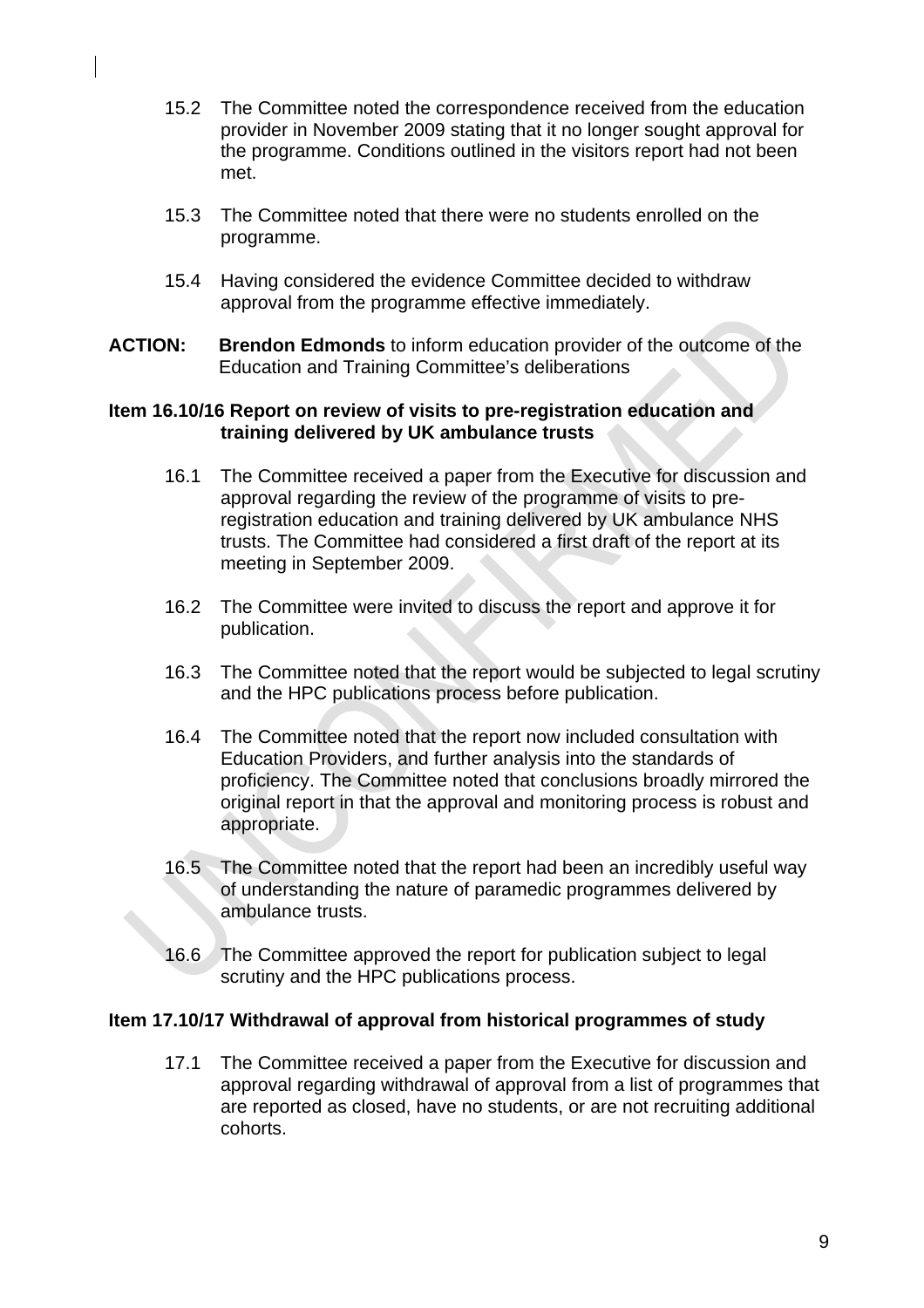- 17.2 The Committee were invited to discuss the lists, and agree to withdraw approval from the programmes on those lists.
- 17.3 The Committee agreed;
	- (i) to withdraw ongoing approval from the programmes listed in Appendix 1 of paper ETC13/10 on the basis that the relevant education provider has provided consent for withdrawal of approval.
	- (ii) to withdraw ongoing approval from the programmes listed in Appendix 2 of paper ETC14/10 on the basis that, following the decision taken by the Committee to commence proceedings to withdraw approval, notification of this action has been sent to the education provider and they have not provided representations for withdrawal of approval.

# **Item 18.10/18 Association of Clinical Scientists approval process**

- 18.1 The Committee received a paper from the Executive for discussion and approval presenting recommendations from visitors regarding the ongoing approval of programmes provided by the Association of Clinical Scientists (ACS).
- 18.2 The Committee reviewed the visitors report paying particular attention to the conditions, recommendations and exemptions surrounding particular standards of education and training.
- 18.3 The Committee agreed all conditions and recommendations were appropriate.
- 18.4 In regard to the exemptions, the Committee agreed that in the specific case of the ACS' Certificate of Attainment that six of the standards of education and training were not appropriate to as the standards related to aspects of programmes that are not present in the type of qualification being offered and did not impact on the capacity of the qualification to assess the standards of proficiency. The Committee noted that it was in their discretion to make specific exemptions in this case for these reasons.
- 18.5 In the case of the exemption related to standard 6.9, the Committee agreed the reason must be amended to make it clear that the reason for the exemption in this case is that there is no possibility of an aegrotat award being offered as assessment regulations do not include this kind of award in away and therefore there is no risk of an applicant using an award such as this to access the Register.
- 18.6 Following consideration of the report, the Committee noted observations from ACS that the programme was different to other HPC approved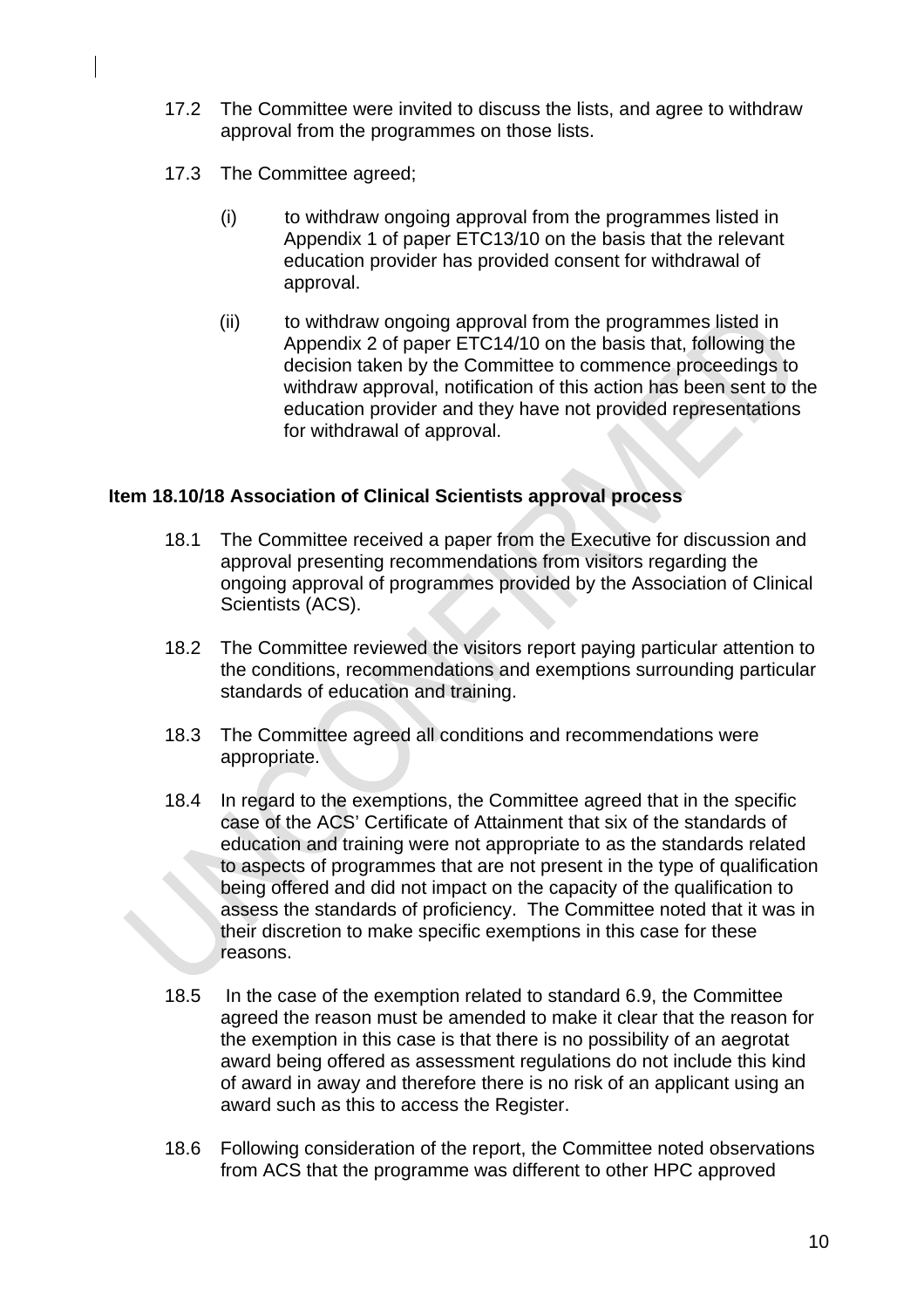programmes. Nevertheless, the Committee agreed that the ACS should still be treated as an education provider for the purposes of the approval process, as it was responsible for ensuring that standards of proficiency were met for applications to the Register via the UK approved route.

- 18.7 The Committee also noted specific and detailed observations in relation each condition placed on ongoing approval. In the case of two conditions (applied to standards 4.1 and 6.1), the Committee noted that ACS requested clarification of the work required in order to meet the conditions. The Committee agreed the Executive must work with the visitors attached to the visit to make the requirements of these two conditions clear to the education provider, but did not agree any changes to the conditions based on the observations from ACS.
- 18.8 The Committee noted that in the majority of cases that the education provider had committed to submit a response to conditions in July 2010 but that exact deadline date was still to be negotiated following clarification of the conditions linked to standards 4.1 and 6.1.
- **ACTION: Director of Education** to correspond the decisions of the Committee to the education provider and agree a deadline date for submission of a response to conditions on continued approval..

# **SUSPENSION OF THE STANDING ORDERS OF THE COMMITTEE**

**At 14.00, with the meeting having been convened for three hours in total, the Committee agreed to suspend Standing Order No. 13 in order that the rest of the business could be transacted that day.** 

# **Item 19.10/19 Post registration qualifications**

- 19.1 The Committee received a paper from the Executive for discussion and approval regarding post registration qualifications and the annotation of the HPC register. This topic had been discussed by the Committee on a number of previous occasions.
- 19.2 The Committee were invited to discuss the report, and make recommendations for subsequent work.
- 19.3 The Committee noted that it had previously agreed that the Register should only be annotated in exceptional circumstances where the annotation would improve the protection of the public and where a qualification permitted a registrant to significantly extend their scope of practice.
- 19.4 The Committee noted that the proposed approach to annotating the Register was designed to manage risks to the public that were not necessarily dealt with by the current system. The Committee noted that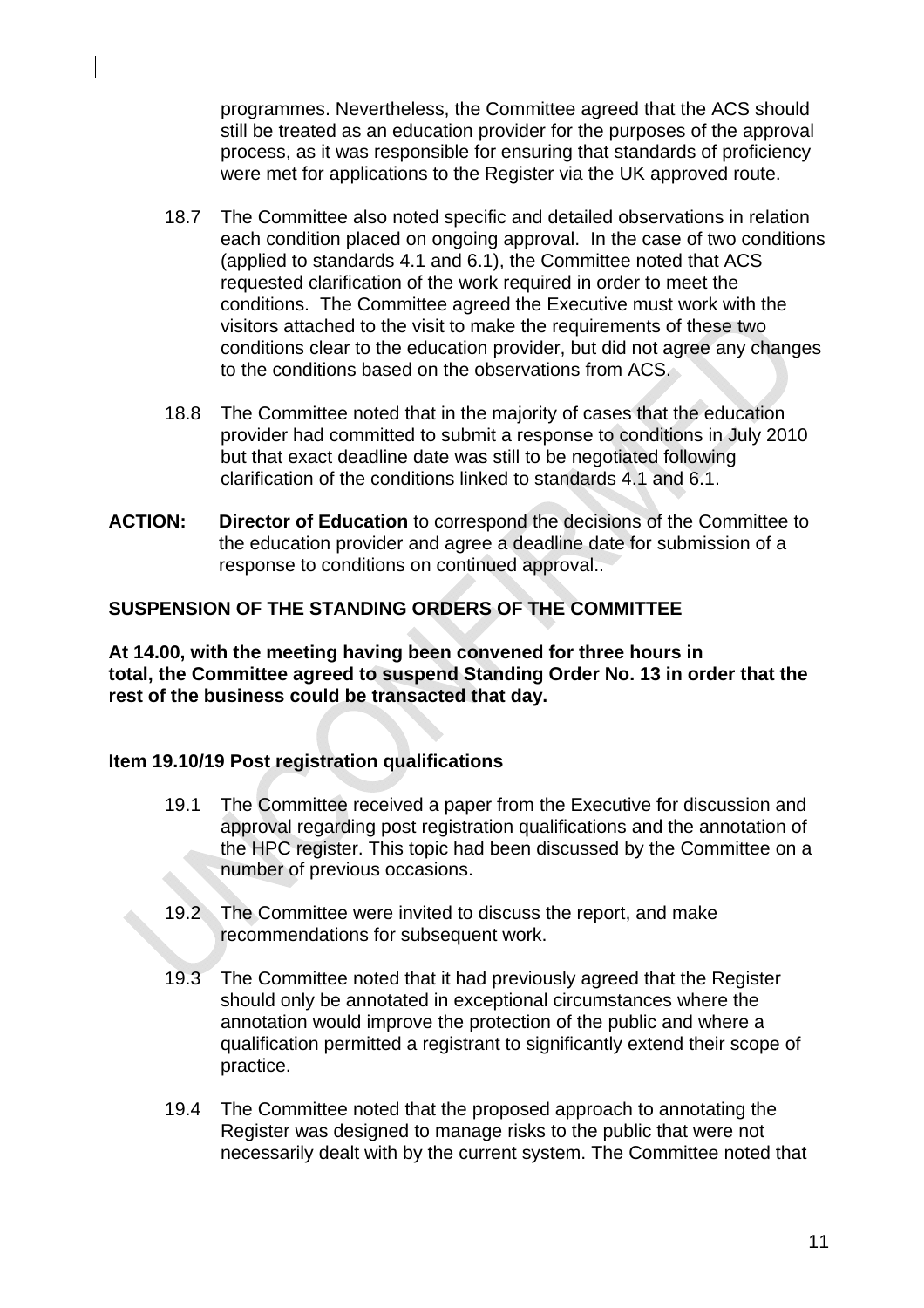annotation would only be appropriate for a very small number of qualifications and apply to a very small number of registrants.

- 19.5 The Committee agreed that the Executive should develop and publish guidance on annotations to the Register. This guidance would sit behind the Committee's criteria in order to explain the factors that the Committee would consider in determining whether the Register should be annotated.
- 19.6 The Committee discussed and approved the criteria proposed in section 5.6 of paper ETC15/10 for making decisions about post-registration qualifications and annotations to the Register.
- 19.7 The Committee agreed;
- (i) that the Executive should draft a consultation document on the proposed criteria; and
- (ii) that the post registration qualifications which would be considered for annotation first (subject to public consultation) would be those for podiatric surgery and neuropsychology.

# **Item 20.10/20 Consultation of standards of proficiency for health psychologists**

- 20.1 The Committee received a paper from the Executive for discussion and approval regarding a minor amendment to a threshold standard for health psychologists.
- 20.2 The Committee were invited to discuss the amendment and make a recommendation to the Council steps to make any necessary changes.
- 20.3 The Committee agreed and recommended to Council;
	- (i) that a consultation should be held on a minor amendment to the standards of proficiency for health psychologists as outlined in paper ETC 16/10; and
	- $(iii)$  the text of the consultation, as appended to paper ETC 16/10

#### **Item 21.10/21 Continuing professional development audits**

- 21.1 The Committee received a paper from the Executive for discussion and approval regarding the ongoing CPD audits.
- 21.2 The Committee were invited to discuss the paper, and make recommendations regarding reporting and future review of the CPD audit sampling methodology.
- 21.3 The Committee approved the report, and agreed that;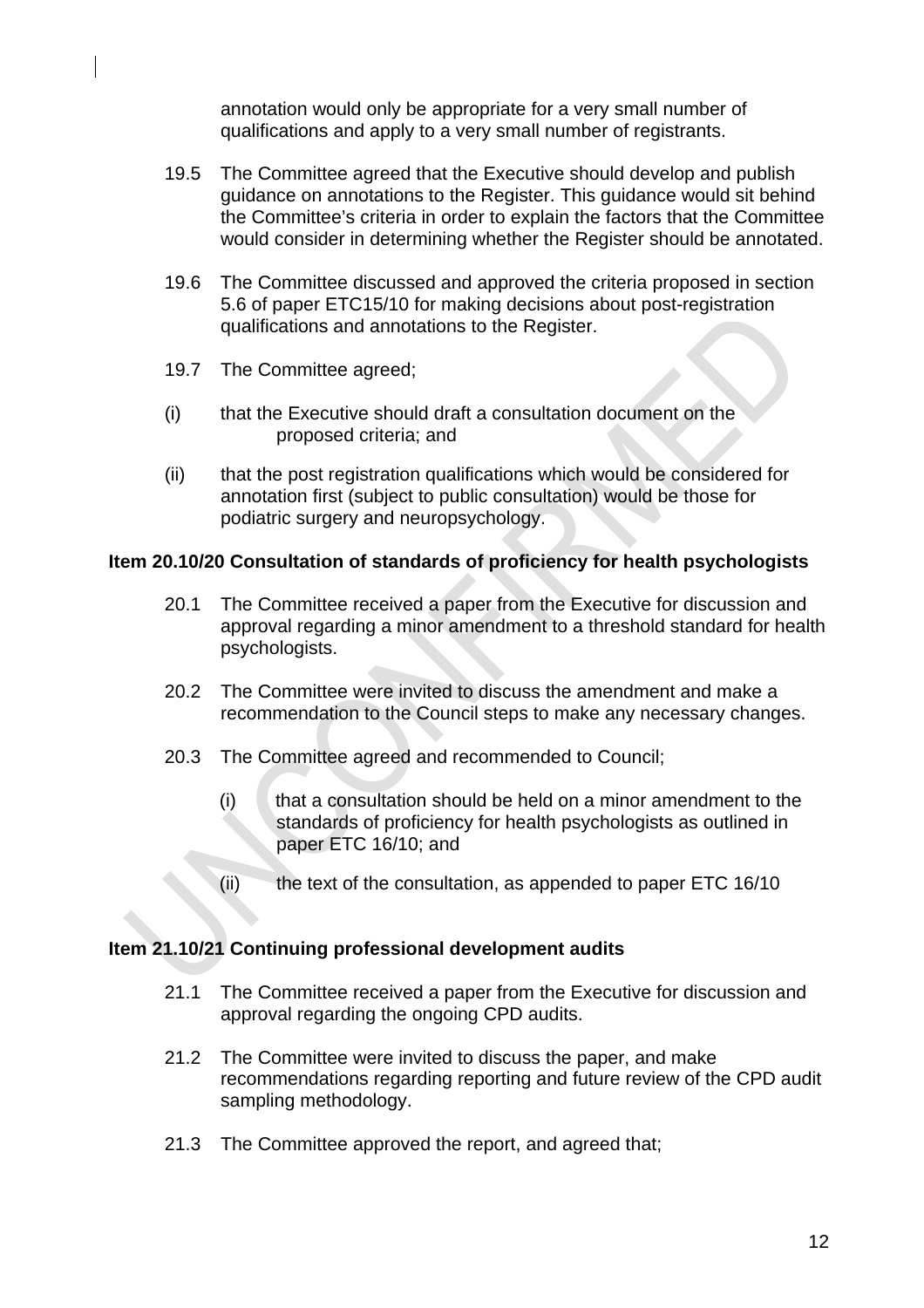- (i) the Committee should receive regular reporting about the outcome of any commissioned research; and
- (ii) that the Committee should review the current sampling methodology after all 13 professions covered by the audits have been audited at the new 2.5% rate.

### **Item 22.10/22 Annual continuing professional development report**

- 22.1 The Committee received a paper from the Executive for discussion approval presenting the final draft of the CPD annual report. The report had been submitted to the Committee in draft form in November 2009.
- 22.2 The Committee were invited to discuss the report, and make recommendations as to its publication.
- 22.3 The Committee noted that the report had already been subject to legal scrutiny, and the HPC publication process.
- 22.4 The Committee approved the CPD annual report, and recommended that it should be published.

# **Item 23.10/23 Hearing aid dispenser registration form changes**

- 23.1 The Committee received a paper from the Executive for discussion and approval regarding proposed changes registration forms and guidance in anticipation of hearing aid dispensers joining the register.
- 23.2 The Committee were invited to discuss the documents, and make a recommendation to the Council regarding the changes.
- 23.3 The Committee recommended that the Council approve the changes to admission forms as detailed in paper ETC19/10.

#### **Item 24.10/24 Health and character declarations**

- 24.1 The Committee received a paper from the Executive to note regarding statistical information on health and character declarations between 2008 and 2010.
- 24.2 The Committee noted the declarations.

#### **Item 25.10/25 Decisions from Education and Training Panels, October 2009 to March 2010.**

25.1 The Committee received a paper from the Executive to note presenting decisions taken by Education and Training Committee Panels between October 2009 and March 2010.